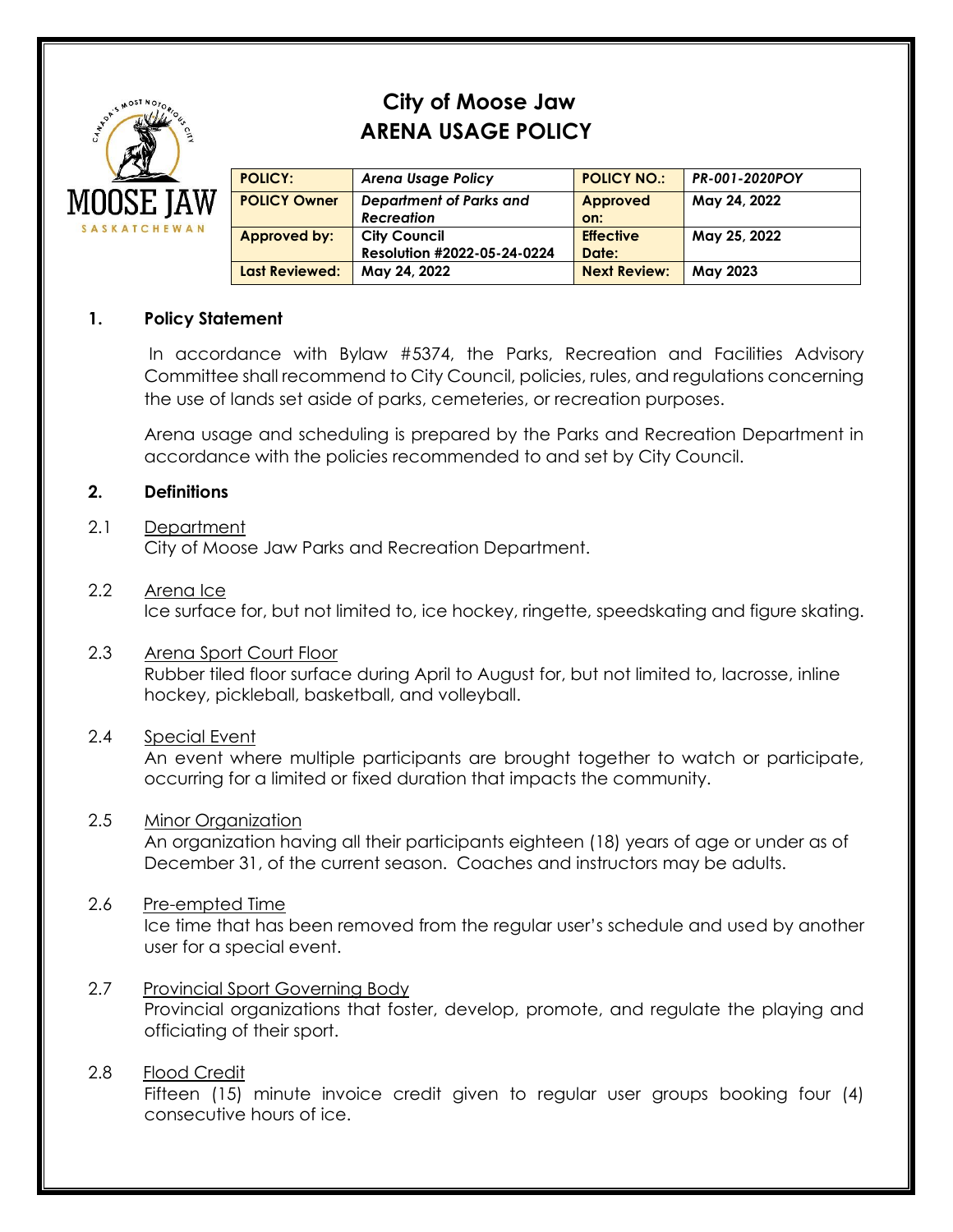## **3. Scheduling Timelines**

## 3.1 Arena Seasons

2022/2023 ice seasons will be:

- **Kinsmen Arena –** September 12, 2022 to March 15, 2023
- **Bert Hunt –** October 1, 2022 to April 9, 2023
- **Wally Boshuck –** October 15, 2022 to April 9, 2023

2023 sport court season will be:

▪ **Kinsmen Arena –** April 3, 2023 to August 20, 2023

## **3.2 Rates and Fees**

All rental rates and fees are set per the Department rates and fees approved annually by City Council. New rates and fees come into effect on April 1 of each year.

Off-season ice rates – The adult prime time rate will be applied to all September Arena Ice bookings. Regular season ice booking rates apply from October 1, 2022 to April 9, 2023.

## 3.2 Notification of Requests

The Department will ensure all groups and individuals who had ice time and sport court time in previous years are notified by email of deadlines. Deadline for applications shall also be published at [www.moosejaw.ca.](http://www.moosejaw.ca/) Applications received after the deadline will be processed on a first come, first-serve basis.

## 3.3 Ice Allocation Timelines

## **January**

The Department will advertise the ice request deadlines for the upcoming season on the City of Moose Jaw website and in City facilities. The Department will also email the Ice Application Information Packages to current ice users which includes the following:

- a) Special events, September ice, and regular season ice requests.
- b) Previous year's ice allocation.
- c) Rental Rates for the upcoming season.

## **April 15**

Deadline for groups to submit ice requests and special events dates for the upcoming season.

## **June 15**

The Department will distribute user group ice allocations for the upcoming season in the following order:

- a) September ice allocation.
- b) Regular season ice allocation.
- c) Preliminary Special Events allocation.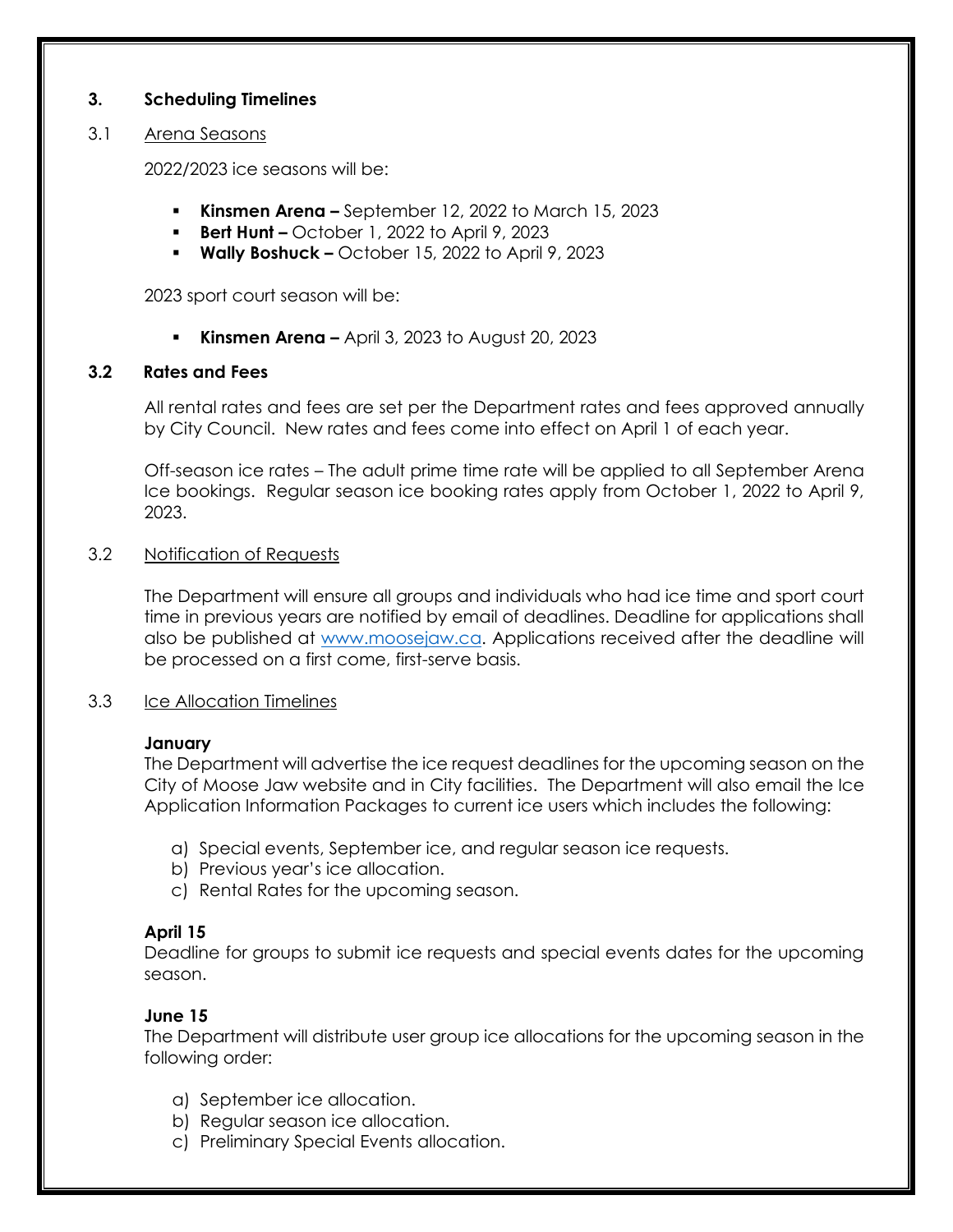Where applicable, the ice allocations will be allotted based on the user group's previous year's registration numbers. The Department has the right to re-allocate the prioritization of ice if there are any large changes in registration numbers from year-to-year.

## **August – Third Week**

The Department will organize a meeting with user groups to review the process of returning ice allocations.

## **September 1**

Deadline to return ice allocations. Organizations may return a maximum of fifty percent (50%) of their unused ice allocation prior to September 1.

All ice times must be returned in bookable time slots, at the discretion of the Department.

## **September 15**

The Department will schedule a meeting to review special event dates and to confirm make-up dates for user groups impacted by these special events.

## 3.4 Sport Court Allocation Timelines

## **February 1**

The Department will advertise the Sport Court request deadline for the upcoming season on the City of Moose Jaw website and in City facilities. The Department will also email the Sport Court Application Information Packages to current users which includes the following:

- a) Special events & regular season requests.
- b) Previous year's allocation.
- c) Rental rates for the upcoming season.

## **February 28**

Deadline for groups to submit sport court requests and special event dates for the upcoming season.

## **March**

The Department will prepare weekly schedules for the sport court as per the Arena Usage Policy and will determine the timeline to install the sport court floor in the Kinsmen Arena.

## **April 1**

Deadline for Sport Court user groups to return any regular times for the upcoming season.

## 3.5 Statutory Holidays

Groups will not be scheduled on the following days:

- Before 11:00 a.m. on Remembrance Day. (November 11)
- **•** December 24, 25, 26, 31.
- New Year's Day. (January 1)
- Good Friday at the Kinsmen Arena.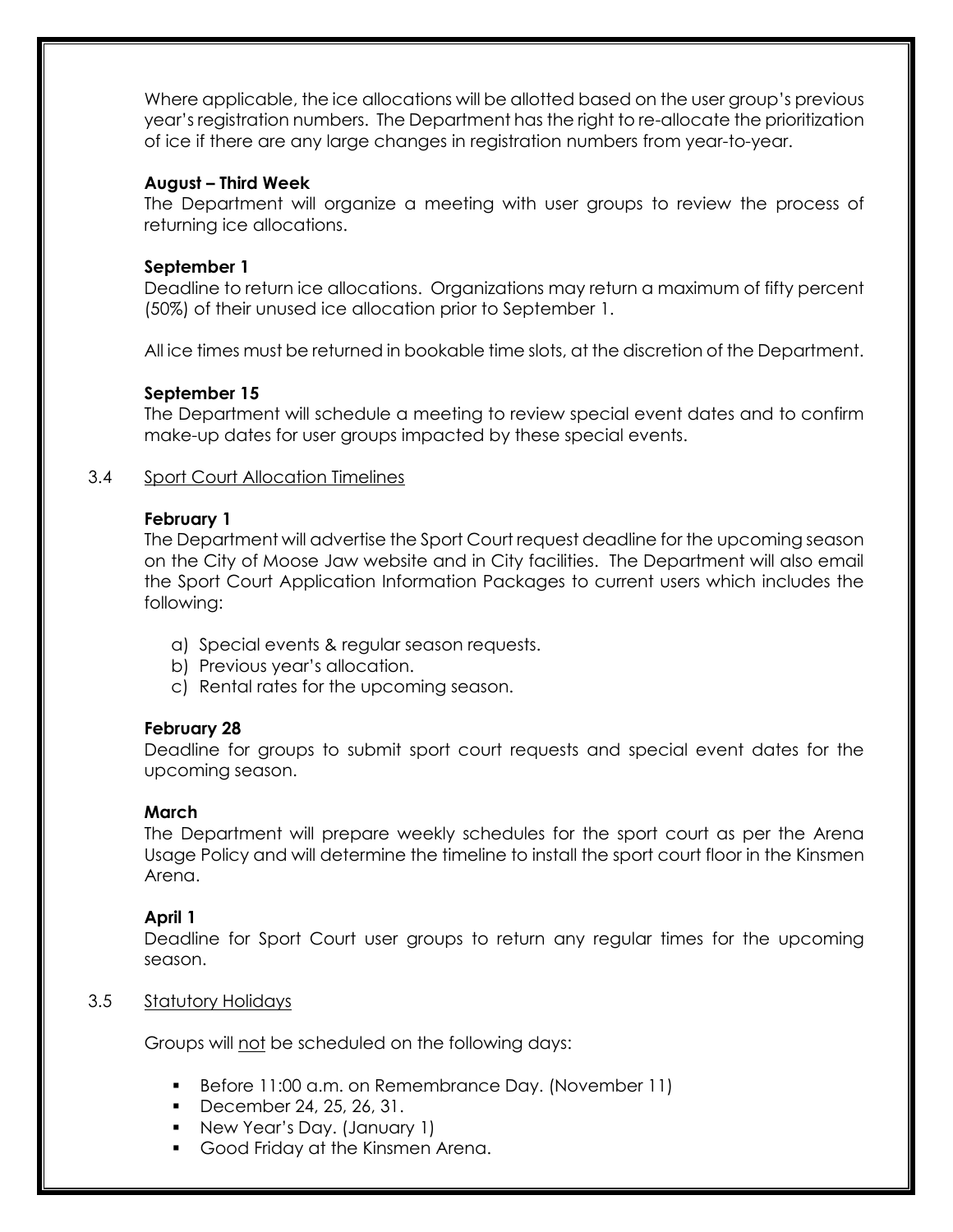- Canada Day. (July 1)
- **•** Saskatchewan Day.

## 3.4 Minimum Booking Length

All regular bookings must be a minimum of sixty (60) minutes long. Rush ice bookings must be a minimum of thirty (30) minutes.

## **4. Programming Priority**

## 4.1 Ice Booking Priority

Ice programming schedules will be prioritized as follows:

## **City Sponsored**

Programs directly sponsored by the Department shall have priority in all arenas.

## **School Sponsored**

Local School Division sponsored programs will have priority at the Kinsmen Arena between 9:15 a.m. to 11:45 a.m. and 1:15 p.m. to 4:00 p.m. on school days.

## **Public Skating/Sticks and Pucks**

Public Skating/Sticks and Pucks will be scheduled a minimum of seven (7) hours per week in total. This will include one (1) hour of adult public skating and one (1) weekday afternoon public skating session.

## **Minor Organizations**

All ice time designated for Minor Organizations will be assigned directly through their designated ice co-ordinator.

Minor rental rates are only applicable from October 1 to the end of the ice season.

## **Private Minor Teams / Individuals / Adult Activities**

Individual minor teams may rent ice time if it becomes available and will be required to prepay based on the annual rates and fees schedule.

At no time will a minor organization be regularly scheduled after an adult weekday activity.

## 4.2 Sport Court Booking Priority

Sport Court programming schedules will be prioritized as follows:

- a) Groups that have booked the sport court in previous season will be given the option to book similar times.
- b) Groups that have booked the floor in previous season(s) will be given the option to expand their program.
- c) New groups.

At all times, the Department reserves the right to amend an organization's request to facilitate a more efficient schedule.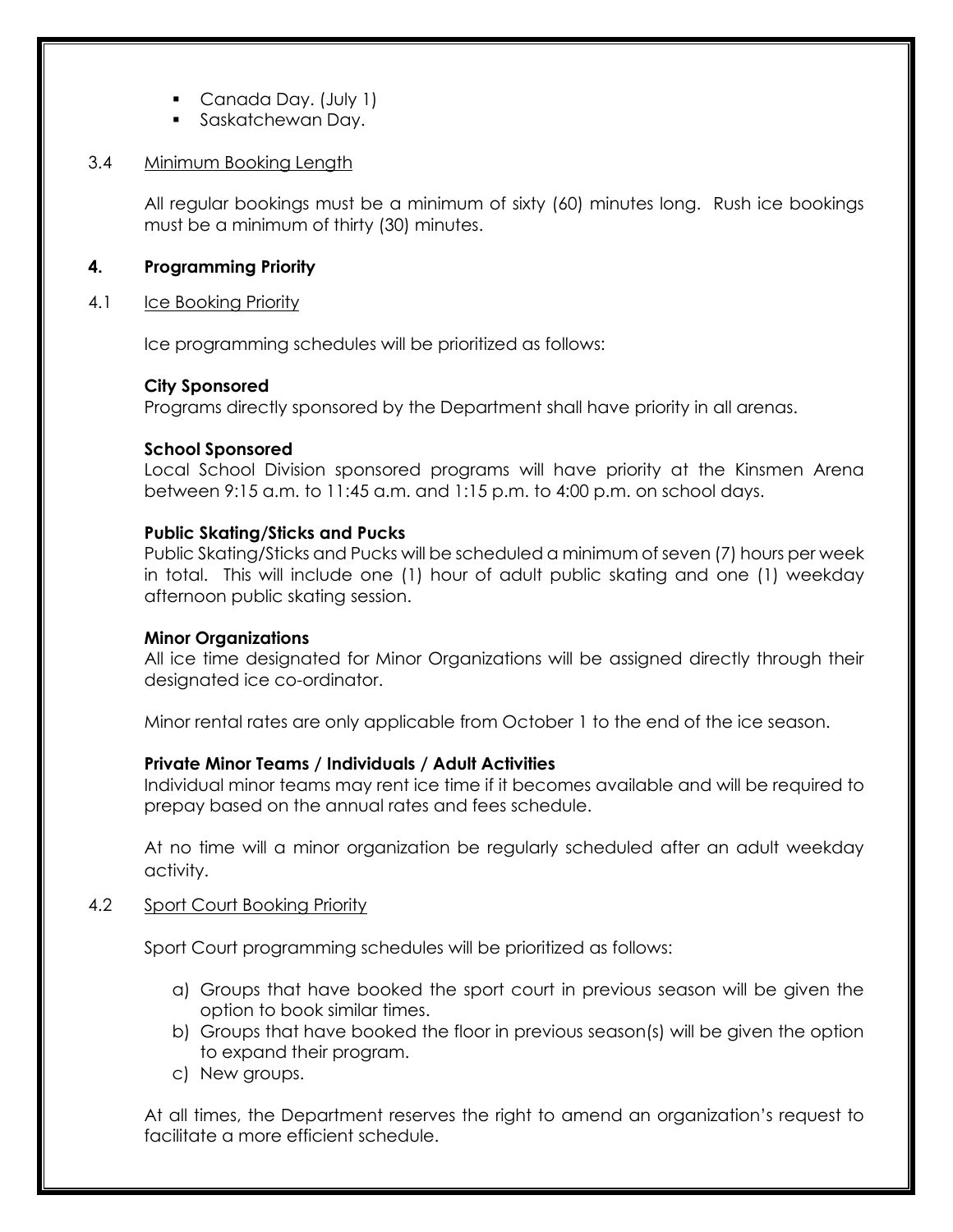Adult rentals will be scheduled at the end of the day's activities. At no time will a minor organization be regularly scheduled after an adult weekday activity.

## 4.3 Subletting

Organizations are not allowed to sublet their scheduled time. Minor users are permitted to change or trade scheduled time with other minor groups provided they immediately inform the Department of their intentions.

## **5. Special Events**

## 5.1 Special Events

All organizations regularly utilizing the Kinsmen Arena and Pla-Mor Palace shall be permitted to hold special event(s) utilizing any portion of the three (3) ice surfaces. All special events will be confirmed in the ice allocation process.

A provincial or national special event can be submitted with an ice application and will be reviewed and prioritized by the Department.

If a special event is cancelled, the Department shall be notified immediately. Ice must be first offered back to the regularly scheduled ice users and any remaining ice will remain the responsibility of the special event user.

As per the City's concession operator agreements, no outside food is permitted in the Arenas without prior approval from the Department.

## 5.2 Hours of Events

It is recognized that special events may be outside regular schedules. It is the responsibility of the user group to request approval for earlier or later hours of operation at least two (2) weeks prior to the event to appropriately schedule City staff. Every attempt will be made to accommodate these requests.

The user will be responsible to pay for all additional labour costs for any Department staff required outside of the regular scheduled hours to accommodate these events. This will be charged at the standard overtime rates as per the current CUPE Collective Agreement plus a fifteen percent (15%) administrative fee.

# **6. Ice Allotment Guidelines**

## 6.1 Percentage of Registrants

The ice allocated to minor organizations will be based on the previous year's registrations submitted to their Provincial Sport Governing Body for each organization. Where possible and if feasible, organizations will also be allotted their blocks of time based on percentage of registrants. For example, if an organization has seventy percent (70%) of the total minor organizations' registrants, seventy percent (70%) of time between 4:00pm – 10:00pm will be allocated to that organization if possible.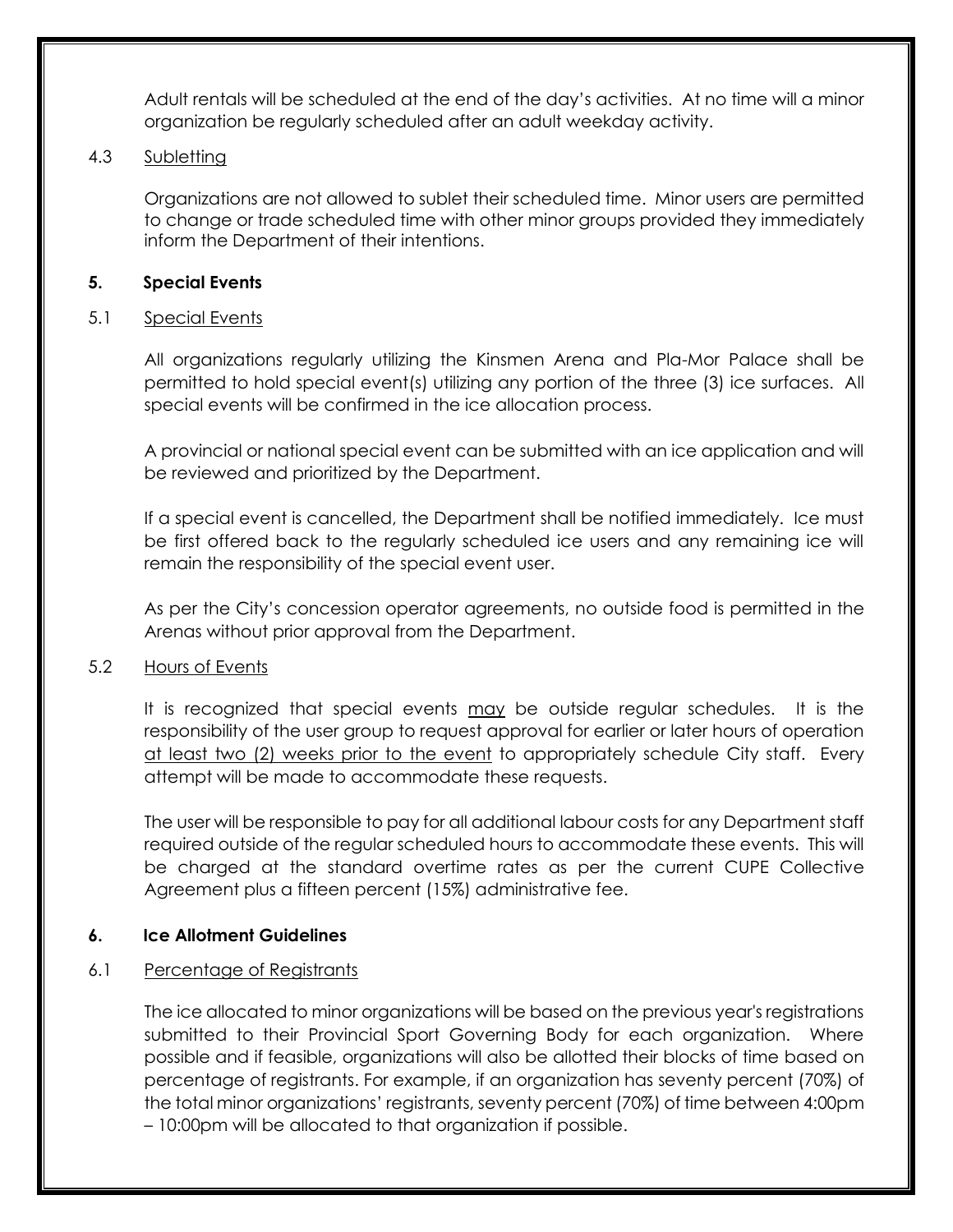## 6.2 Moose Jaw Skating Club

Moose Jaw Skating Club shall be allotted a minimum of twenty-five (25) hours per week, based on a percentage of registrants.

## 6.3 Moose Jaw Kinsmen Speed Skating Club

The Kinsmen Speed Skating Club shall be assigned a minimum of six and one quarter (6.25) hours per week at Kinsmen Arena in a minimum of two (2) hour blocks. Fifteen (15) minutes immediately before and immediately after their usage shall be set aside for the Club to set up and take down their mats at no charge.

All Moose Jaw Kinsmen Speed Skating Club bookings will be at the Kinsmen Arena.

## 6.4 Moose Jaw Minor Hockey

Moose Jaw Minor Hockey will be allotted a minimum of ninety-five (95) hours of ice time per week.

## 6.5 Regular User Groups

Groups that have had booking contracts in the past twelve (12) months will be given the option to book similar weekly hours from the previous season. Bookings must be made prior to April 15th to qualify as a regular user group.

## 6.5 Other Users

All organizations, teams, or individuals not previously covered shall have their request dealt with utilizing the priority list on a first-come first-serve basis.

## **7. Payments**

## 7.1 Credit Approved User Groups

Credit applications for monthly billing for minor and adult users with regularly allocated ice will be set up with the City of Moose Jaw Department of Financial Services. All other users must pay for the full invoice at the time of the booking and complete a booking contract.

## 7.2 Credit Cards

Credit card payments must adhere to the City of Moose Jaw Financial Policies and approved limits.

## **8 Returns and Refunds**

## 8.1 Seasonal Returns

Groups allocated ice on June 15 for the full season may return a portion of the seasonal allocation after the September 1 deadline. Seasonal ice returns must be done thirty (30) days in advance, for the remainder of the season and must be returned as bookable times.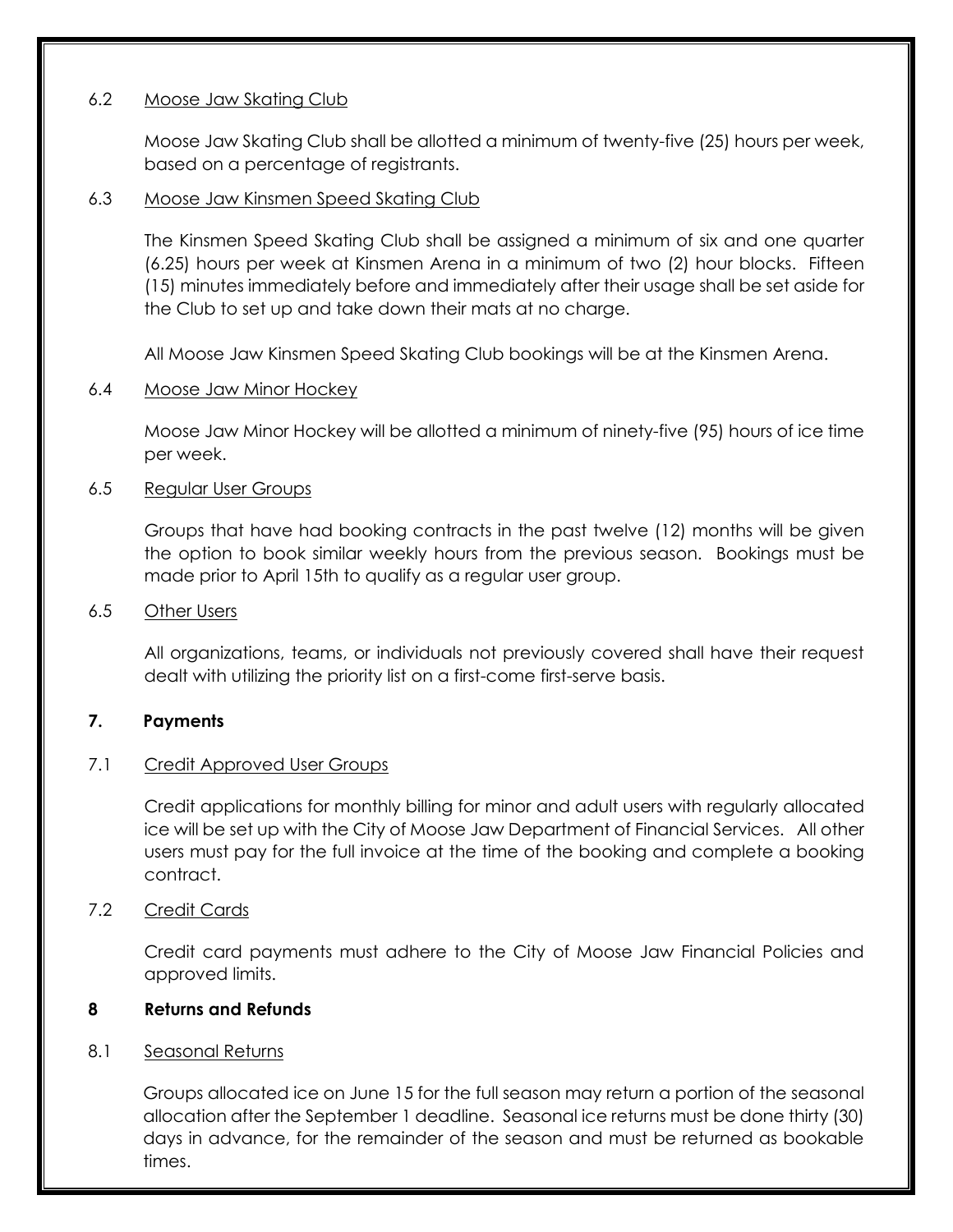## 8.2 Refunds

- **Cancellations over 30 days full refund.**
- Cancellation 0 29 days not refunded.

Refunds will be issued within two (2) weeks after cancellation of booking. There are no refunds on Rush Ice.

If the Department can completely replace the booking, a full refund will be provided. All refund requests will be subject to review by the Department.

## 8.3 Department Cancellations

The Department may, at its sole and absolute discretion, schedule or reschedule the use of any rental in such a manner as to ensure safe, efficient use of the facility, to allow maintenance work to be performed, or to accommodate other circumstances as may be deemed necessary. If the Department cancels a rental, there shall be no rental charge made payable. Every attempt for reasonable notice will be given to the user group upon cancellation of a rental by the Department.

## 8.4 Weather

Cancellations due to weather conditions will be reviewed by the Department and considered on a case-by-case basis.

## 8.5 Transfers and Subletting

All bookings are non-transferable to other dates and subletting rental times is not permitted.

## **9 Rush Ice**

9.1 Available Times

Rush ice will be available at the Kinsmen Arena, Monday to Friday between the hours of 9:00 a.m. and 4:00 p.m. based on availability. Rush Ice can only be booked fourtyeight (48) hours in advance.

Bookings must be a minimum of thirty (30) minutes with a maximum of six (6) participants on the ice and arena ice is "as is". Additional floods are not offered for Rush Ice.

## 9.2 Rush Ice Rate

The Rush Ice Rate is based on an hourly rental rate. Payment is required at the time of booking and is non-refundable.

## 9.3 Supervision

All minor participants must have an adult on the ice and the adult supervisor must have knowledge of the activity that the participants are performing.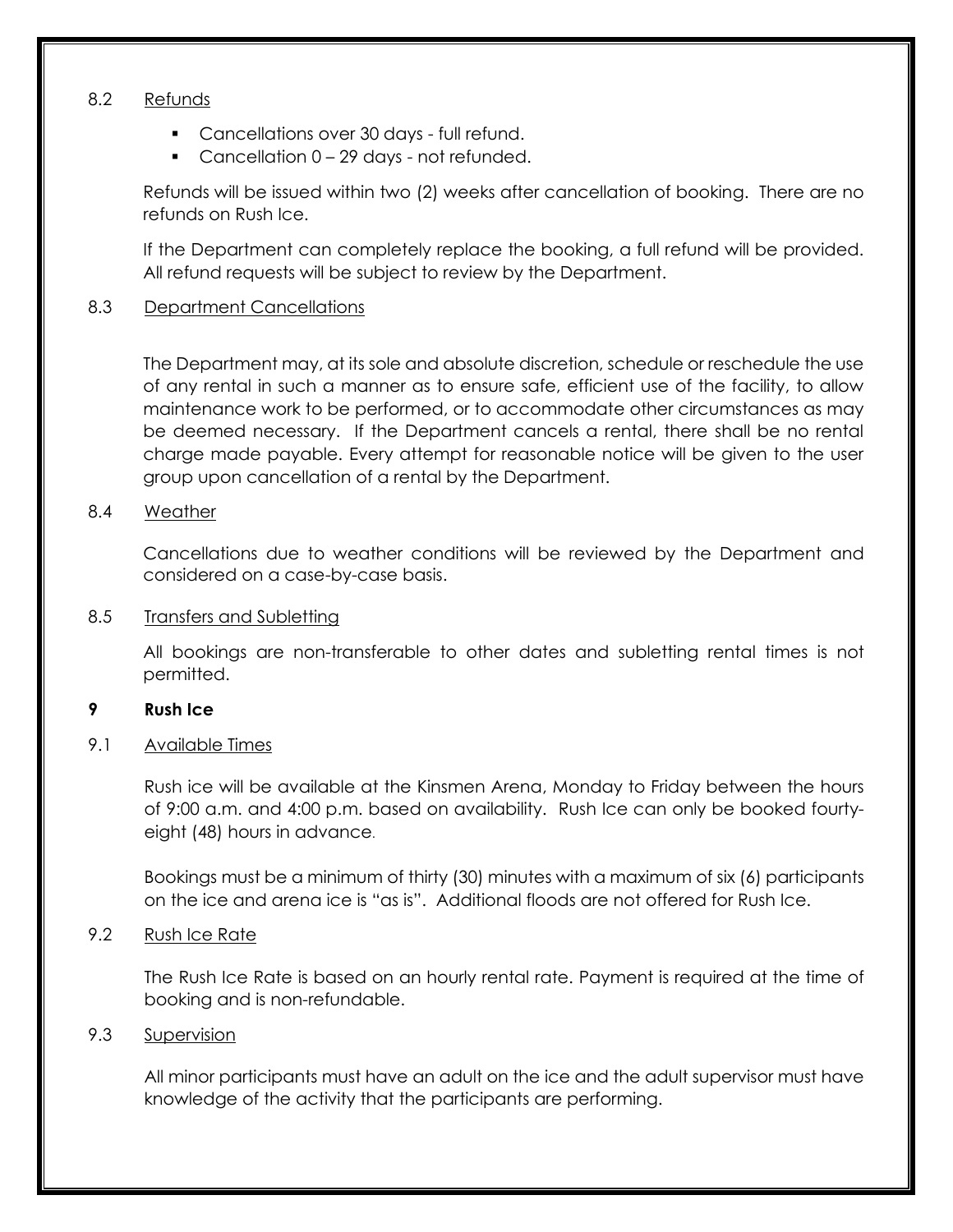## **10. Ice Resurfacing**

## 10.1 Procedures

To ensure the City provides safe, quality, and cost-effective services, it is recognized that proper time will be allocated to ensure regular ice maintenance resurfacing in all arenas. Ice resurfacing requested during an organization's scheduled time will be provided between regularly scheduled ice resurfacing. In the event of a conflict, the priority of ice resurfacing at the Pla-Mor Palace will be the original Department scheduled resurfacing between each scheduled user group.

User groups must schedule appropriate ice resurfacing during their ice block to minimize damage to the ice, based on the activity and age of participants on the ice, and at minimum ice re-surfacing shall occur after every two (2) hours of usage.

At no time are any participants to be on the ice when ice resurfacing occurs.

Flood Credits are established in the Department's annual rates and fees schedule.

## **11. Dressing Rooms**

## 11.1 Allocation

There will be two (2) dressing rooms per user group for each scheduled time. There will also be access to an additional room, referee or coaches' room if required. These rooms are available to the user groups one (1) hour prior to each booking and a half (.5) hour following the booking.

Priority scheduling for dressing rooms:

- a) Referee rooms are assigned to game officials for scheduled games.
- b) Gender based rooms are assigned to co-ed groups as needed.
- c) Gender based rooms may be used by game officials only if not assigned to coed groups and available.

## 11.2 Cleanliness

Users are required to clean dressing rooms after use by picking up any garbage, tape, or other items off the floors so that they are ready for the next group.

## **12. User Responsibilities**

## 12.1 Damages to Property or Equipment

It is the responsibility of each user group to ensure that appropriate supervision is provided for all participants and users under their programs while utilizing these facilities. All vandalism, damages and/or excessive cleanliness issues found during or after use may result in the following: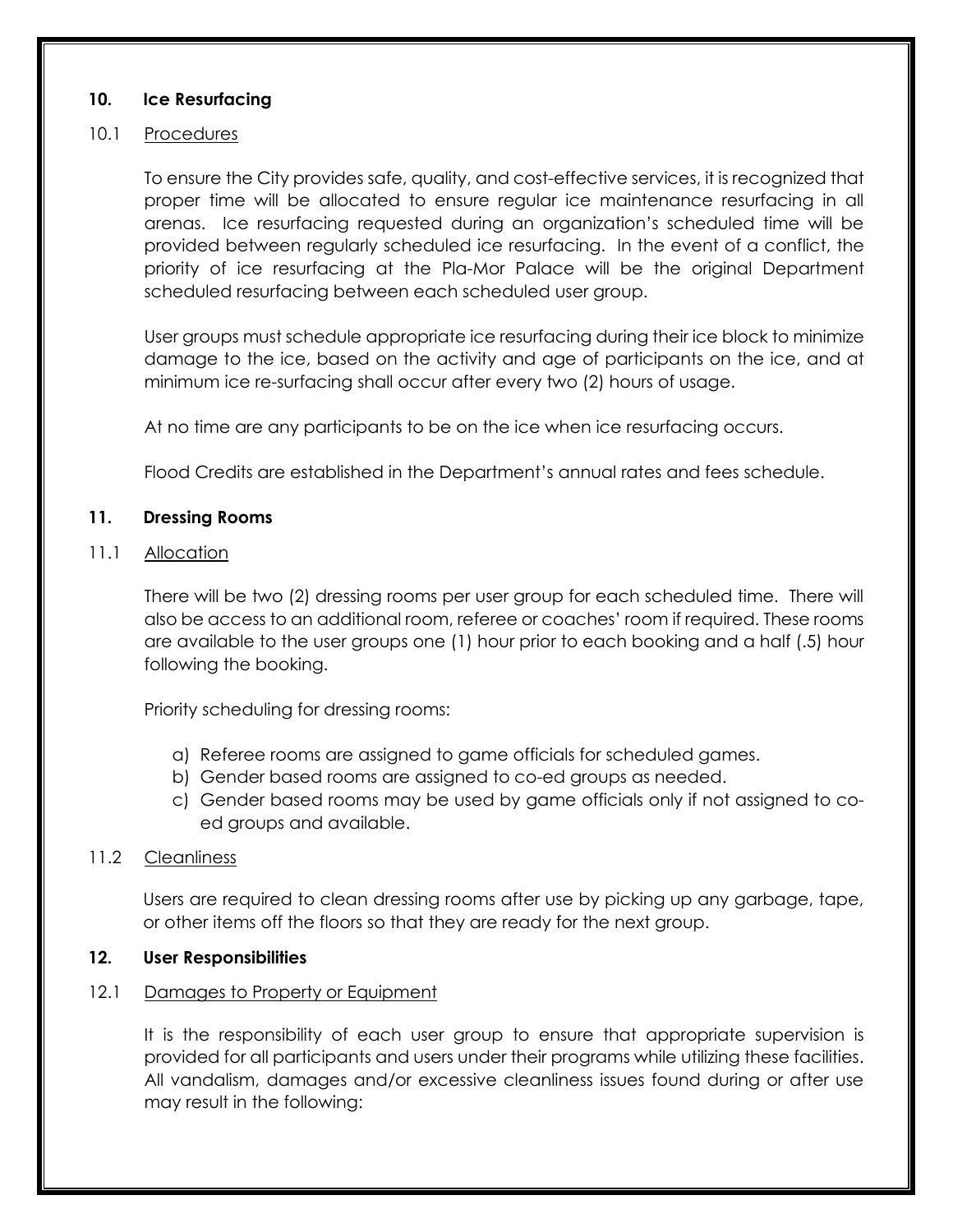- a) Removal or suspension from the facility.
- b) Financial penalty for actual replacement and repair costs, plus an administration charge of fifteen (15%) billed to the contract user.
- c) Cancellation of current and future rental contracts.
- d) Criminal charges as deemed necessary by the City of Moose Jaw Police Service.

# 12.2 Signage

The Department will provide signage in each arena to reflect current safety practices, arena regulations, and Department contact information.

# 12.3 Insurance

All organizations sanctioned with a Provincial Sport Governing Body and all special event organizers are required to keep in full force and effect a \$5 Million Commercial General Liability insurance policy with the City of Moose Jaw listed as an additional insured. There shall also be provisions that the City will be notified in writing of cancellations or changes to the policy at least thirty (30) days prior to such cancellation or change.

All non-sanctioned individuals and teams are responsible for obtaining their own Commercial General Liability insurance policy in respect to their usage and activities.

# **13. Annual Policy Review**

13.1 Timeline

# **April 15**

Deadline for public and user group feedback for the annual Arena Usage Policy Review.

# **May**

Parks, Recreation and Facilities Advisory Committee reviews feedback received on the Arena Usage Policy and makes recommendations to City Council if necessary.

# **May**

City Council considers the recommendations of the Parks, Recreation and Facilities Advisory Committee and policy changes are implemented immediately after the amended policy is adopted.

# **14. Rates and Fees Review**

14.1 Timeline

# **August**

The Department conducts a review of arena rates and fees and prepares a report with recommendations on fees for the upcoming season to the Parks, Recreation and Facilities Advisory Committee.

# **September**

The Parks, Recreation and Facilities Advisory Committee reviews the report and makes a recommendation to City Council.